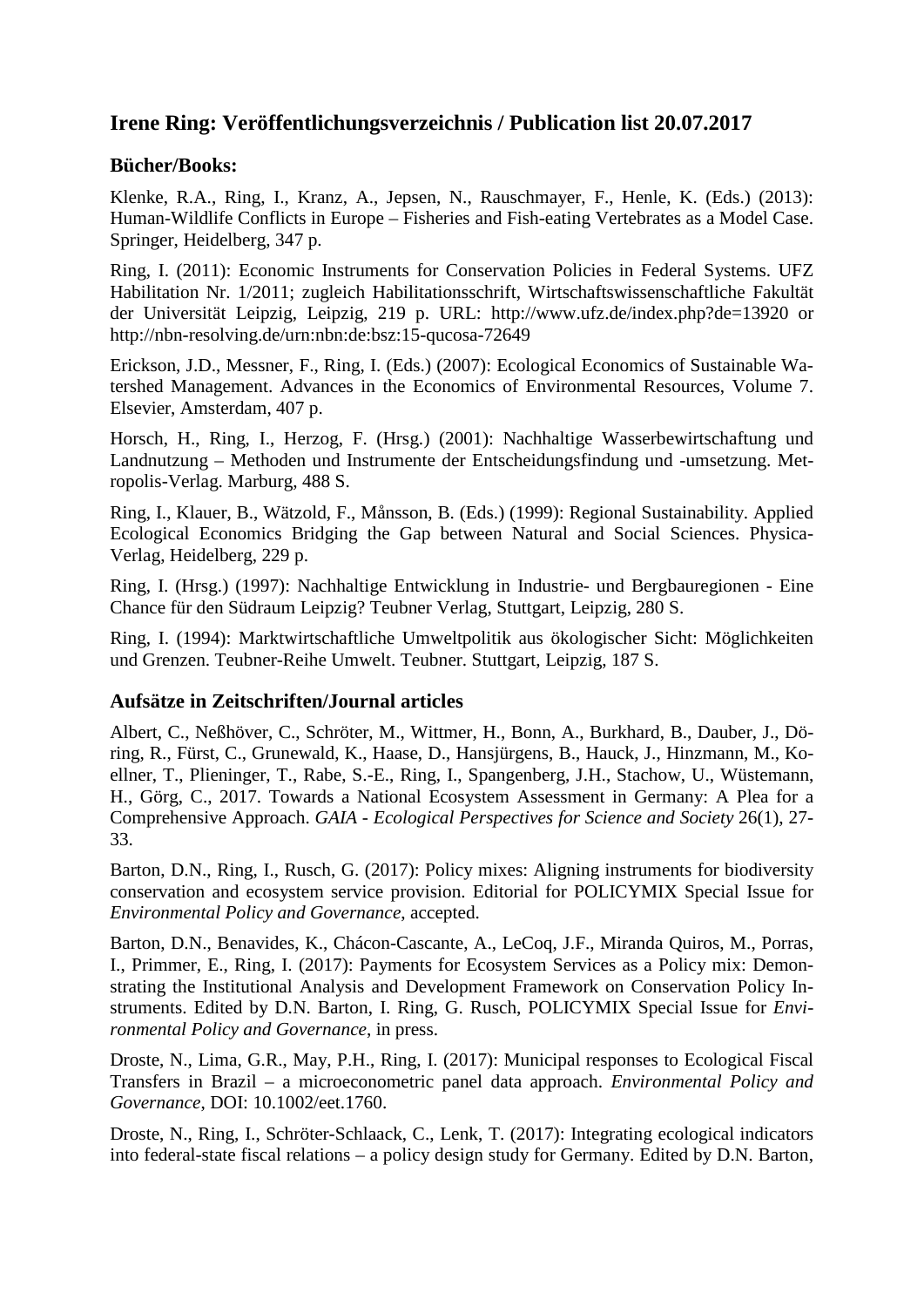I. Ring, G. Rusch, POLICYMIX Special Issue for *Environmental Policy and Governance*, in press.

Haase, D., Kabisch, S., Haase, A., Andersson, E., Banzhaf, E., Baró, F., Brenck, M., Fischer, L., Frantzeskaki, N., Kabisch, N., Krellenberg, K., Kremer, P., Kronenberg, J., Larondelle, N., Mathey, J., Pauleit, S., Ring, I., Rink, D., Schwarz, N., Wolff, M. (2017): Greening cities – to be socially inclusive? About the alleged paradox of society and ecology in cities. *Habitat International* 64, 41-48.

Albert, C., Bonn, A., Burkhard, B., Daube, S., Dietrich, K., Engels, B., Frommer, J., Götzl, M., Grêt-Regamey, A., Job-Hoben, B., Koellner, T., Marzelli, S., Moning, C., Müller, F., Rabe, S.-E., Ring, I., Schwaiger, E., Schweppe-Kraft, B., Wüstemann, H. (2016): Towards a national set of ecosystem service indicators: Insights from Germany. *Ecological Indicators* 61, 38-48.<http://dx.doi.org/10.1016/j.ecolind.2015.08.050>

Henle, K., Gawel, E., Ring, I., Strunz, S. (2016): Promoting nuclear energy to sustain biodiversity conservation in the face of climate change: response to Brook and Bradshaw 2015. *Conservation Biology* 30(3), 663-665, available online. DOI: 10.1111/cobi.12691

Strunz, S., Klauer, B., Ring, I., Schiller, J. (2016): Between Scylla and Charybdis? On the place of economic methods in sustainability science. *Sustainability Science* 12(3), 421-432, 10.1007/s11625-016-0407-z

Völker, M., Lienhoop, N., Ring, I., Mühlner, S. (2016): Aufforstungsförderung in Westsachsen: Nutzen für die Bevölkerung und Präferenzen der Landwirte. *Allgemeine Forst- und Jagdzeitung* 187(3/4), 50-60

Petit, O., Özkaynak, B., Ring, I. (2015): Ecological Economics and Institutional Dynamics – Introduction to the Special Issue. *Environmental Policy and Governance* 25, 227-229

Santos, R., Antunes, P., Ring, I., Clemente, P. (2015): Engaging local private and public actors in biodiversity conservation: the role of agri-environmental schemes and ecological fiscal transfers. *Environmental Policy and Governance* 25(2): 83-96. DOI: 10.1002/eet.1661

Santos, R., Schröter-Schlaack, C., Antunes, P., Ring, I., Clemente, P. (2015): Reviewing the role of habitat banking and tradable development rights in the conservation policy mix. *Environmental Conservation* 42(4): 294–305.

Barton, D.N., Rusch, G.M., Ring, I., Emerton, L., Droste, N. (2014): Environmental and Conservation Policies –The POLICYMIX Project and Final Conference. *Environmental Policy and Law*, 368-371

Ring, I., Moesenfechtel, U. (2014): Die TEEB Initiative. Das Unsichtbare sichtbar machen. *Hotspot* 30, 8-9

Ring, I., Moesenfechtel, U., Elsasser, P. (2014): Wie tragen deutsche Wälder zum Klimaschutz bei? Erste Ergebnisse aus "Naturkapital Deutschland - TEEB DE". *BDF aktuell. Zeitschrift für Forstleute, Forstpolitik und Wald* 55(11), 5-6

Borie, M., Mathevet, R., Letourneau, A., Ring, I., Thompson, J.D., Marty, P. (2014): Exploring the Contribution of Fiscal Transfers to Protected Area Policy. *Ecology and Society* 19 (1): 9. [online] URL: http://www.ecologyandsociety.org/vol19/iss1/art9/

Haila, Y., Henle, K., Apostolopoulou E, Cent, J., Framstad, E., Goerg, C., Jax, K., Klenke, R., Magnuson W, Matsinos, Y., Mueller, B., Paloniemi, R., Pantis, J.D., Rauschmayer, F., Ring, I., Settele, J., Simila, J., Touloumis, K., Tzanopoulos, J., Pe'er, G., 2014. Confronting and Coping with Uncertainty in Biodiversity Research and Praxis. *Nature Conservation* 8, 45-75.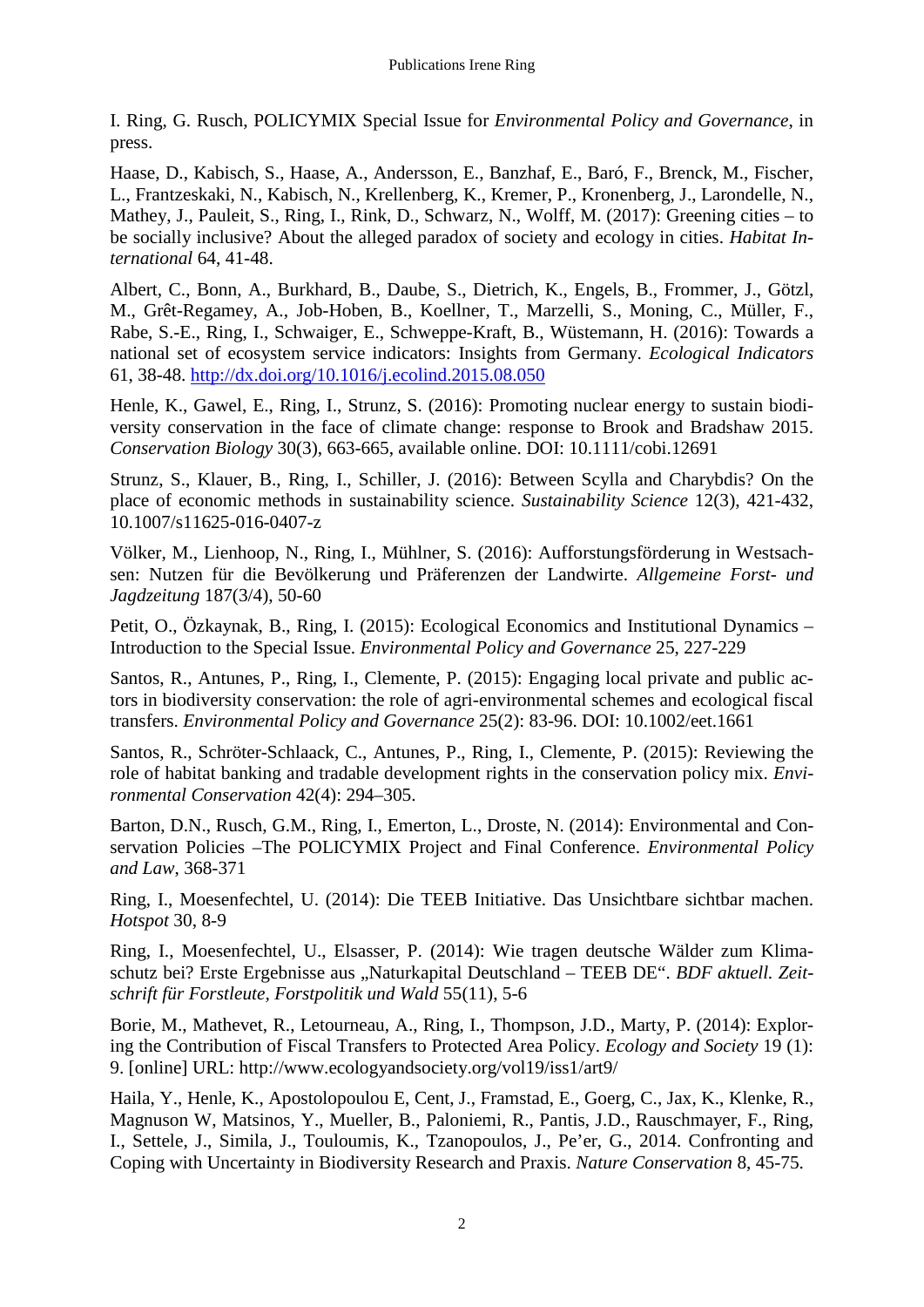Irawan, S., Tacconi, L., Ring, I. (2014): Designing Intergovernmental Fiscal Transfers for Conservation: The case of REDD+ revenue distribution to local governments in Indonesia. *Land Use Policy* 36: 47-59

Schröter-Schlaack, C., Ring, I., Koellner, T., Santos, R., Antunes, P., Clemente, P., Mathevet, R., Borie, M., Grodzińska-Jurczak, M. (2014): Intergovernmental fiscal transfers to support local conservation action in Europe. *The German Journal of Economic Geography* 58(2-3). Special Issue on "The economics of protected areas – a European perspective", 98-114

Schwerdtner Máñez, K., Krause, G., Ring, I., Glaser, M. (2014): The Gordian Knot of Mangrove Conservation: Disentangling the Role of Scale, Services and Benefits. *Global Environmental Change* 28, 120-128.

Hauck, J., Schweppe-Kraft, B., Albert, C., Görg, C., Jax, K., Jensen, R., Fürst, C., Maes, J., Ring, I., Hönigová. I., Burkhard, B., Mehring, M., Tiefenbach, M., Grunewald, K., Schwarzer, M., Meurer, J., Sommerhäuser, M., Priess, J., Schmidt, J., Grêt-Regamey, A. (2013): The Promise of the Ecosystem Services Concept for Planning and Decision-Making. *GAIA* 22(4): 232-236

Irawan, S., Tacconi, L., Ring, I. (2013): Stakeholders' incentives for land-use change and REDD+: The case of Indonesia. *Ecological Economics* 87: 75-83

Maestre Andrés, S., Calvet Mir, L., van den Bergh, J.C.J.M., Ring, I., Verburg, P.H. (2012): Ineffective Biodiversity Policy due to Five Rebound Effects. *Ecosystem Services* 1: 101-110

Özkaynak, B., Ring, I., Rauschmayer, F. (2012): Editorial for the Special issue from the European Society for Ecological Economics 2011 Conference: "Advancing Ecological Economics: Theory and Practice". *Environmental Policy and Governance* 22: 293-294

Paloniemi, R., Apostolopoulou, E., Primmer, E., Grodzinska-Jurczak, M., Henle, K., Ring, I., Kettunen, M., Tzanopoulos, J., Potts, S.G., van den Hove, S., Marty, P., McConville, A., Similä, J. (2012): Biodiversity conservation across scales: lessons from a science–policy dialogue. *Nature conservation* 2: 7-19

Ratte, C., Hansjürgens, B., Ring, I. (2012): Was die Natur für uns leistet. *Umwelt* 10/2012: 6-11

Santos, R., Ring, I., Antunes, P., Clemente, P. (2012): Fiscal transfers for biodiversity conservation: the Portuguese Local Finances Law. *Land use policy* 29(2): 261-273

Henle, K., Bell, S., Brotons, L., Clobert, J., Evans, D., Görg, C., Grodzińska-Jurczak, M., Gruber, B., Haila, Y., Henry, P. –Y., Huth, A., Julliard, R., Keil, P., Kleyer, M., Kotze, D.J., Kunin, W., Lengyel, S., Lin, Y.-P., Loyau, A., Luck, G.W., Magnusson, W., Margules, C., Matsinos, Y., May, P., Sousa-Pinto, I., Possingham, H., Potts, S., Ring, I., Pryke, J.S.,. Samways, M.J., Saunders, D., Schmeller, D., Similä, J., Sommer, S., Steffan-Dewenter, I., Stoev, P., Sykes, M.T., Tóthmérész, B., Tzanopoulos, J., Yam, R., Penev, L. (2012): Nature Conservation – a new dimension in Open Access publishing bridging science and application. *Nature Conservation* 1: 1-10

Barton, D.N., Ring, I., Schröter-Schlaack, C., May, P., Antunes, P. (2011): Boosting biodiversity. *International Innovation*, June 2011: 80-82

Henle, K., Kunin, W., Schweiger, O., Schmeller, D.S., Grobelnik, V., Matsinos, Y., Pantis, J., Penev, L., Potts, S.G., Ring, I., Similä, J., Tzanopoulos, J., van den Hove, S., Baguette, M., Clobert, J., Excoffier, L., Framstad, E., Grodzinska-Jurczak, M., Lengyel, S., Marty, P., Moilanen, A., Porcher, E., Storch, D., Steffan-Dewenter, I., Sykes, M.T., Zobel, M., Settele, J. (2010): Securing the Conservation of Biodiversity across Administrative Levels and Spatial,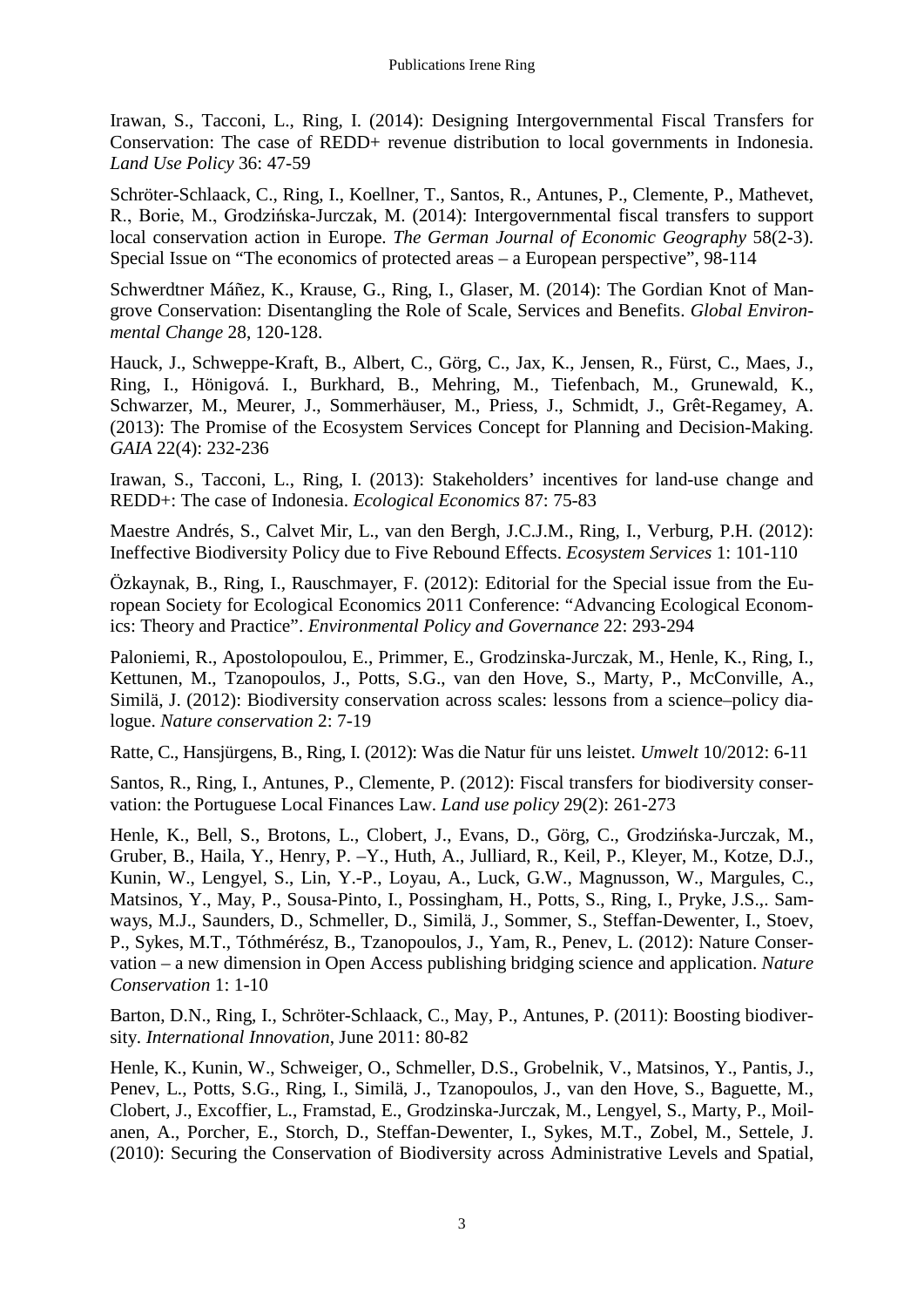Temporal, and Ecological Scales – Research Needs and Approaches of the *SCALES* Project. *GAIA* 19(3): 187-193

Ring, I., Hansjürgens, B., Elmqvist, T., Wittmer, H., Sukhdev, P. (2010): Challenges in Framing the Economics of Ecosystems and Biodiversity: The TEEB Initiative. *Current Opinion in Environmental Sustainability* 2: 15-26

Ring, I., Drechsler, M., van Teeffelen, A.J., Irawan, S., Venter, O. (2010): Biodiversity conservation and climate mitigation: what role can economic instruments play? *Current Opinion in Environmental Sustainability* 2: 50-58

Ring, I., Hansjürgens, B. (2010): The TEEB initiative: The Economics of Ecosystems and Biodiversity. *Local land and soil news* 34/35, II/10: 8-10

Ring, I., Henle, K., Klenke, R., Neßhöver, C., Arnhold, T. (2008): What to do when nature conservation is successful and humans face competition again? *Journal of International Wildlife Law and Policy* 11(2-3): 207-210

Ring, I. (2008): Compensating municipalities for protected areas. Fiscal transfers for biodiversity conservation in Saxony, Germany. *GAIA* 17/S1: 143-151

Ring, I. (2008): Integrating local ecological services into intergovernmental fiscal transfers: the case of the ecological ICMS in Brazil. *Land use policy* 25(4), 485-497

Neßhöver, C., Beck, S., Born, W., Dziock, S., Görg, C., Hansjürgens, B., Jax, K., Köck, W., Rauschmayer, F., Ring, I., Schmidt-Loske, K., Unnerstall, H., Wittmer, H., Henle, K. (2007): Das Millennium Ecosystem Assessment – Eine deutsche Perspektive. *Natur und Landschaft* 82(6): 262-267

Similä, J., Thum, R., Varjopuro, R., Ring, I. (2006): Protected species in conflict with fisheries: The interplay between European and national regulation. *Journal of European Environmental and Planning Law* 3(5): 432-445

Ring, I. (2004): Naturschutz in der föderalen Aufgabenteilung: Zur Notwendigkeit einer Bundeskompetenz aus ökonomischer Perspektive. *Natur und Landschaft* 79(11): 494-500

Jentsch, A., Wittmer, H., Jax, K., Ring, I., Henle, K. (2003): Biodiversity. Emerging issues for linking natural and social sciences. *GAIA* 12(2): 121-128

Ring, I. (2002): Ecological public functions and fiscal equalisation at the local level in Germany. *Ecological Economics* 42(3): 415-427

Ring, I. (2001): Ökologische Aufgaben und ihre Berücksichtigung im kommunalen Finanzausgleich. *Zeitschrift für angewandte Umweltforschung*, Sonderheft 13: 236-249

Ring, I., Frank, K., Kneer, G. (1999): Supporting nature conservation in urban landscapes: An interdisciplinary approach. *Open House International* 24(1): 26-32

Ring, I. (1997): Evolutionary Strategies in Environmental Policy. *Ecological Economics* 23(3): 237-249

## **Buchbeiträge/Book chapter**

Illes, A., Kettunen, M., ten Brink, P., Santos, R., Droste, N., Ring, I. (2017) Exploring the policy mix for biodiversity financing: Opportunities provided by environmental fiscal instruments in the EU. In: Weishaar, S.E., Kreiser, L., Milne, J.E., Ashiabor, H., Mehling, M. (Eds.): The Green Market Transition. Carbon Taxes, Energy Subsidies and Smart Instrument Mixes. Critical Issues in Environmental Taxation series, Vol. XIX. Edward Elgar, Cheltenham, UK, Northampton, MA, USA, 261-275, in press.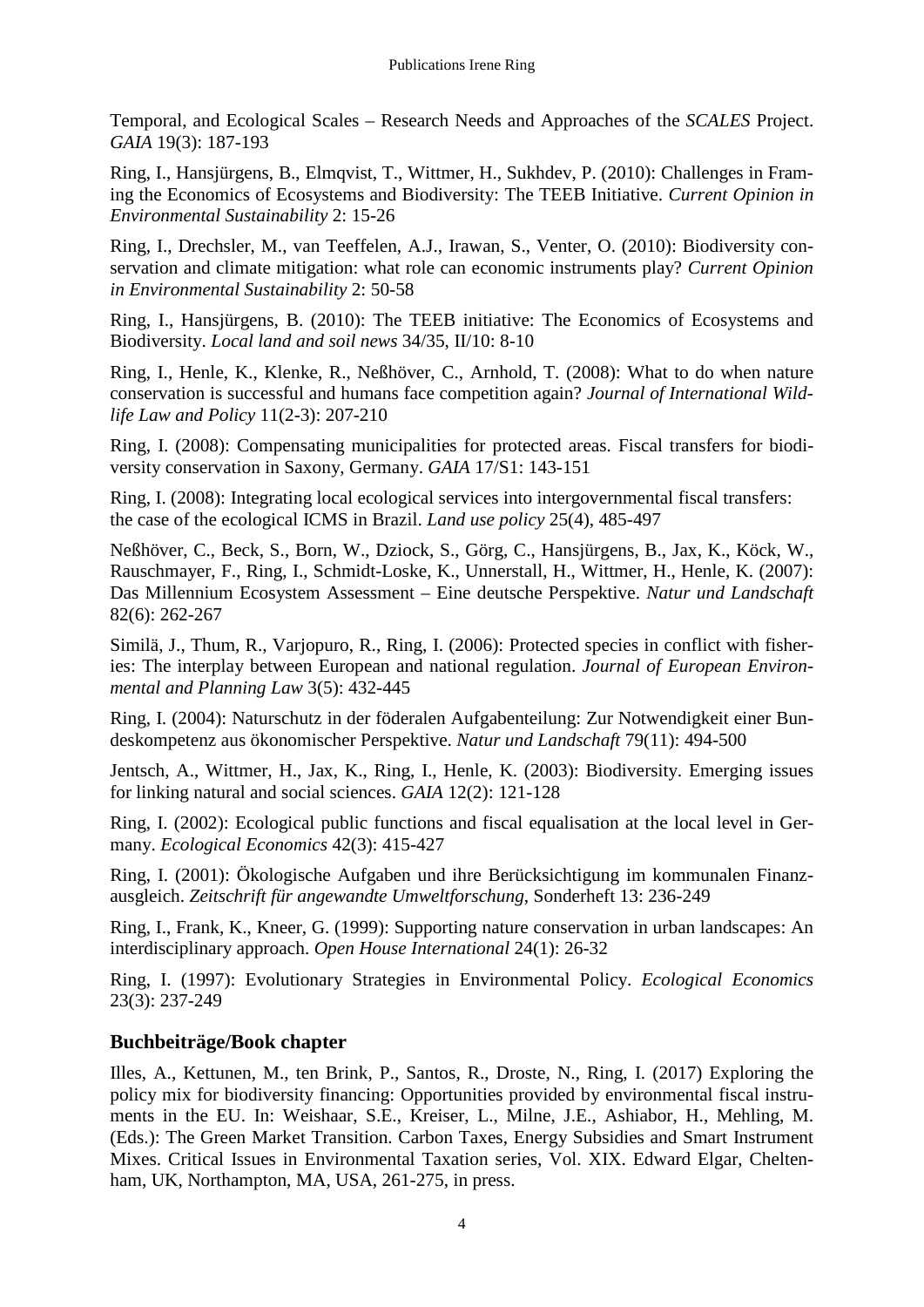Hansjürgens, B., Schröter-Schlaack, C., Berghöfer, A., Bonn, A., Dehnhardt, A., Kantelhardt, J., Liebersbach, H., Matzdorf, B., Osterburg, B., Ring, I., Röder, N., Scholz, M., Thrän, D., Schaller, L., Witing, F., Wüstemann, H. (2017): Ökosystembasierte Klimapolitik für Deutschland. In: Marx, A. (Hrsg.): Klimaanpassung in Forschung und Politik. Springer Spektrum, Wiesbaden, 237-260. DOI: 10.1007/978-3-658-05578-3\_12

Hansjürgens, B., Ring, I., Schröter-Schlaack, C. (2015): Green Economy und Ökosystemleistungen: Zur ökonomischen Bedeutung von Biodiversität. In: Jaeckel, L. (Hrsg.): Die Diversität der Biodiversität. Rechtliche und sozioökonomische Auseinandersetzungen mit einem globalen Thema. Mohr Siebeck, Tübingen, 115-142.

Hansjürgens, B., Heinz, N., Mewes, M., Möckel, S., Ring, I., Schröter-Schlaack, C. (2015): Zusammenfassung und Schlussfolgerungen. In: Hansjürgens, B. (Hrsg.): Inwertsetzung biologischer Vielfalt. Naturschutzanliegen in andere Politikbereiche integrieren. Metropolis-Verlag, Marburg, 219-230

Ring, I., Barton, D.N. (2015): Economic instruments in policy mixes for biodiversity conservation and ecosystem governance. In: Martínez-Alier, J., Muradian, R. (Eds.): Handbook of Ecological Economics. Edward Elgar, Cheltenham, 413-449

Ring, I., Mewes, M. (2015): Selected Financial Mechanisms: Payments for Ecosystem Services and Ecological Fiscal Transfers. In: Grunewald, K., Bastian, O. (Eds.): Ecosystem Services – Concept, Methods and Case Studies, Springer-Verlag, Berlin, Heidelberg, 155-165

Ring, I., Schröter-Schlaack, C. (2015): Policy Mixes for Biodiversity Conservation and Ecosystem Service Management. In: Grunewald, K., Bastian, O. (Eds.): Ecosystem Services – Concept, Methods and Case Studies, Springer-Verlag, Berlin, Heidelberg, 146-155

Schröter-Schlaack, C., Mewes, M., Ring, I. (2015): Instrumente des Biodiversitätsschutzes im Politikmix. In: Hansjürgens, B. (Hrsg.): Inwertsetzung biologischer Vielfalt. Naturschutzanliegen in andere Politikbereiche integrieren. Metropolis-Verlag, Marburg, 135-218

Primmer, E., Paloniemi, R., Mathevet, R., Apostolopoulou, E., Tzanopoulos, J., Ring, I., Kettunen, M., Similä, J., Cent, J., Grodzińska-Jurczak, M., Koellner, T., Antunes, P., Pantis, J.D., Potts, S.G., Santos, R. (2014): An approach to analysing scale-sensitivity and scaleeffectiveness of governance in biodiversity conservation. In: Padt, F., Opdam, P., Polman, N., Termeer, C. (Eds.): Scale-Sensitive Governance of the Environment. Wiley-Blackwell, Oxford, 241-262

Ring, I. (2014): Mit (mehr) Ökonomie zum Schutz der Ökologie?. In: Leitschuh, H., Michelsen, G., Simonis, U.E., Sommer, J., v. Weizsäcker, E.U. (Hrsg.): Re-Naturierung. Jahrbuch Ökologie 2015. Hirzel, Stuttgart, 131-138

Santos, R., Ring, I., Antunes, P., Clemente, P., Ribas, T. (2014): Ecological fiscal transfers: A policy response to local conservation challenges. In: Henle, K., Potts, S.G., Kunin, W.E., Matsinos, Y.G., Similä, J., Pantis, J.D., Grobelnik, V., Penev, L., Settele, J. (Eds.): Scaling in Ecology and Biodiversity Conservation. Pensoft, Sofia, 124-127. Also available as ebook at doi: 10.3897/ab.e1169

Henle, K., Ring, I., Klenke, R.A., Kranz, A., Jepsen, N., Rauschmayer, F. (2013): Introduction. In: Klenke, R.A., Ring, I., Kranz, A., Jepsen, N., Rauschmayer, F., Henle, K. (Eds.) (2013): Human-Wildlife Conflicts in Europe – Fisheries and Fish-eating Vertebrates as a Model Case. Springer, Heidelberg, 5-11

Henle, K., Ring, I., Klenke, R.A., Jepsen, N., Kranz, A., Neßhöver, C., Rauschmayer, F. (2013): A Generic Framework for the Development of Conflict Reconciliation Action Plans.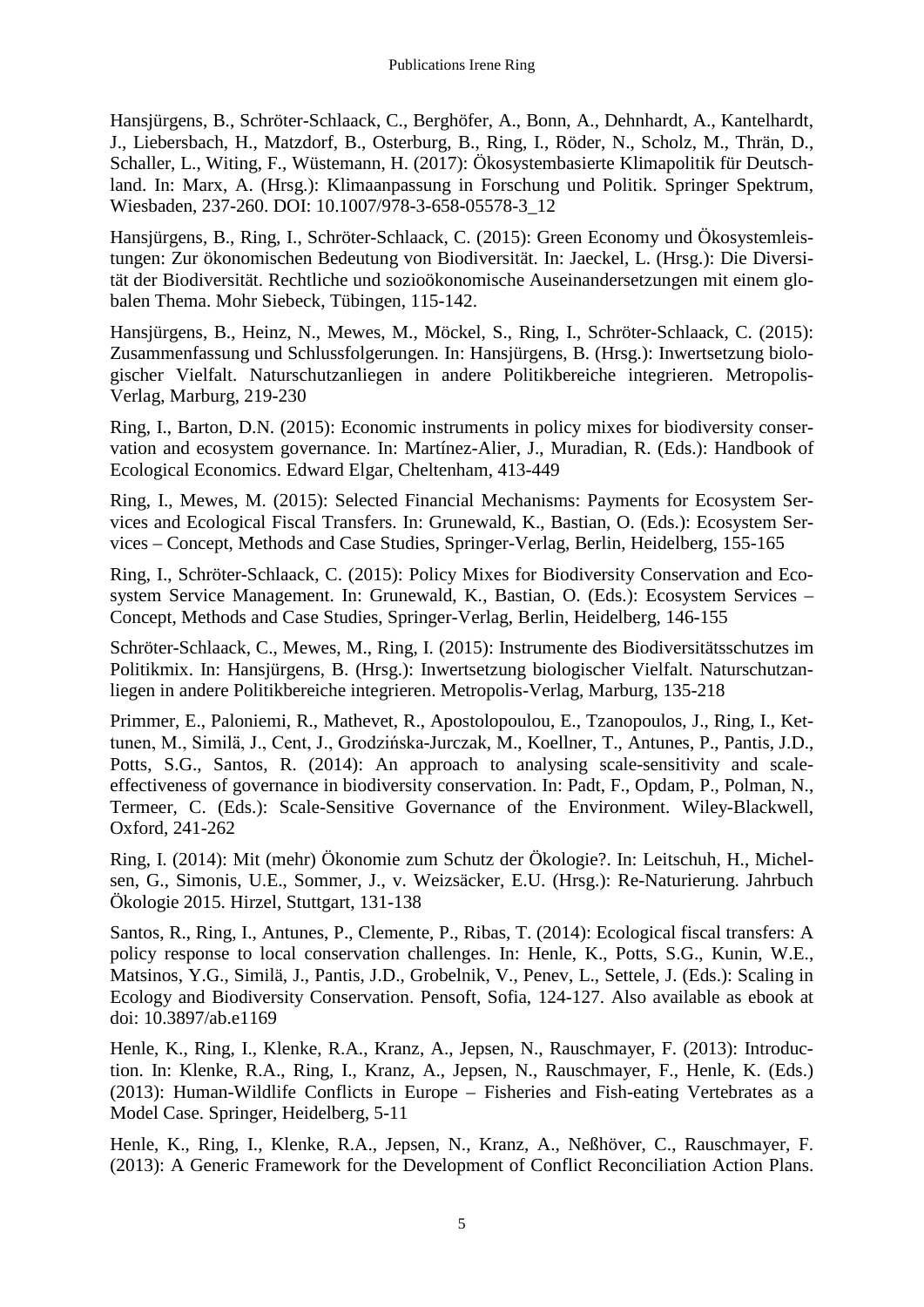In: Klenke, R.A., Ring, I., Kranz, A., Jepsen, N., Rauschmayer, F., Henle, K. (Eds.) (2013): Human-Wildlife Conflicts in Europe – Fisheries and Fish-eating Vertebrates as a Model Case. Springer, Heidelberg, 215-219

Klenke, R.A., Ring, I., Schwerdtner Máñez, K., Habighorst, R., Weiss, V., Wittmer, H., Gruber, B., Lampa, S., Henle, K. (2013): Otters in Saxony: A Story of Successful Conflict Resolution. In: Klenke, R.A., Ring, I., Kranz, A., Jepsen, N., Rauschmayer, F., Henle, K. (Eds.) (2013): Human-Wildlife Conflicts in Europe – Fisheries and Fish-eating Vertebrates as a Model Case. Springer, Heidelberg, 107-139

Kranz, A., Rauschmayer, F., Ring, I. (2013): Module 1: Screening the Conflict. In: Klenke, R.A., Ring, I., Kranz, A., Jepsen, N., Rauschmayer, F., Henle, K. (Eds.) (2013): Human-Wildlife Conflicts in Europe – Fisheries and Fish-eating Vertebrates as a Model Case. Springer, Heidelberg, 221-230

Myšiak, J., Schwerdtner Máñez, K., Ring, I. (2013): Comparative Analysis of the Conflicts Between Carp Pond Farming and the Protection of Otters (*Lutra lutra*) in Upper Lusatia and South Bohemia. In: Klenke, R.A., Ring, I., Kranz, A., Jepsen, N., Rauschmayer, F., Henle, K. (Eds.) (2013): Human-Wildlife Conflicts in Europe – Fisheries and Fish-eating Vertebrates as a Model Case. Springer, Heidelberg, 141-162

Santos, R., Antunes, P., Ring, I. (2013): Module 5: Regional Economics and Policy Analysis. In: Klenke, R.A., Ring, I., Kranz, A., Jepsen, N., Rauschmayer, F., Henle, K. (Eds.) (2013): Human-Wildlife Conflicts in Europe – Fisheries and Fish-eating Vertebrates as a Model Case. Springer, Heidelberg, 261-269

Similä, J., Varjopuro, R., Habighorst, R., Ring, I. (2013): Module 4: Legal and Institutional Framework. In: Klenke, R.A., Ring, I., Kranz, A., Jepsen, N., Rauschmayer, F., Henle, K. (Eds.) (2013): Human-Wildlife Conflicts in Europe – Fisheries and Fish-eating Vertebrates as a Model Case. Springer, Heidelberg, 251-260

Ring, I., Schwerdtner Máñez, K., Santos, R. (2013): Module 9: Development of Policy Instruments. In: Klenke, R.A., Ring, I., Kranz, A., Jepsen, N., Rauschmayer, F., Henle, K. (Eds.) (2013): Human-Wildlife Conflicts in Europe – Fisheries and Fish-eating Vertebrates as a Model Case. Springer, Heidelberg, 305-314

Ring, I., Mewes, M. (2013): Ausgewählte Finanzmechanismen: Zahlungen für Ökosystemdienstleistungen und ökologischer Finanzausgleich. In: Grunewald, K., Bastian, O. (Hrsg.): Ökosystemdienstleistungen – Konzept, Methoden und Fallbeispiele. Springer Spektrum, Berlin, Heidelberg, S. 156-166

Ring, I., Schröter-Schlaack, C. (2013): Zur Auswahl des geeigneten Politikmixes. In: Grunewald, K., Bastian, O. (Hrsg.): Ökosystemdienstleistungen – Konzept, Methoden und Fallbeispiele. Springer Spektrum, Berlin, Heidelberg, S. 167-177

ten Brink, P., Bassi, S., Bishop, J., Harvey, C.A., Ruhweza, A., Verma, M., Wertz-Kanounnikoff, S., Karousakis, K., Vakrou, A., van der Esch, S., Ring, I., Markandya, A., Nunes, P., McConville, A.J., et al. (2011): Rewarding benefits through payments and markets. In: TEEB – The Economics of Ecosystems and Biodiversity in National and International Policy Making, ed. by P. ten Brink, Earthscan, London and Washington, 177-257

de Groot, R., Fisher, B., Christie, .M, Aronson, J., Braat, L., Gowdy, J., Haines-Young, R., Maltby, E., Neuville, A., Polasky, S., Portela, R., Ring, I. (2010): Integrating the Ecological and Economic Dimensions in Biodiversity and Ecosystem Service Valuation. In: The Economics of Ecosystems and Biodiversity: Ecological and Economic Foundations, ed. by P. Kumar, Earthscan, London and Washington, 9-40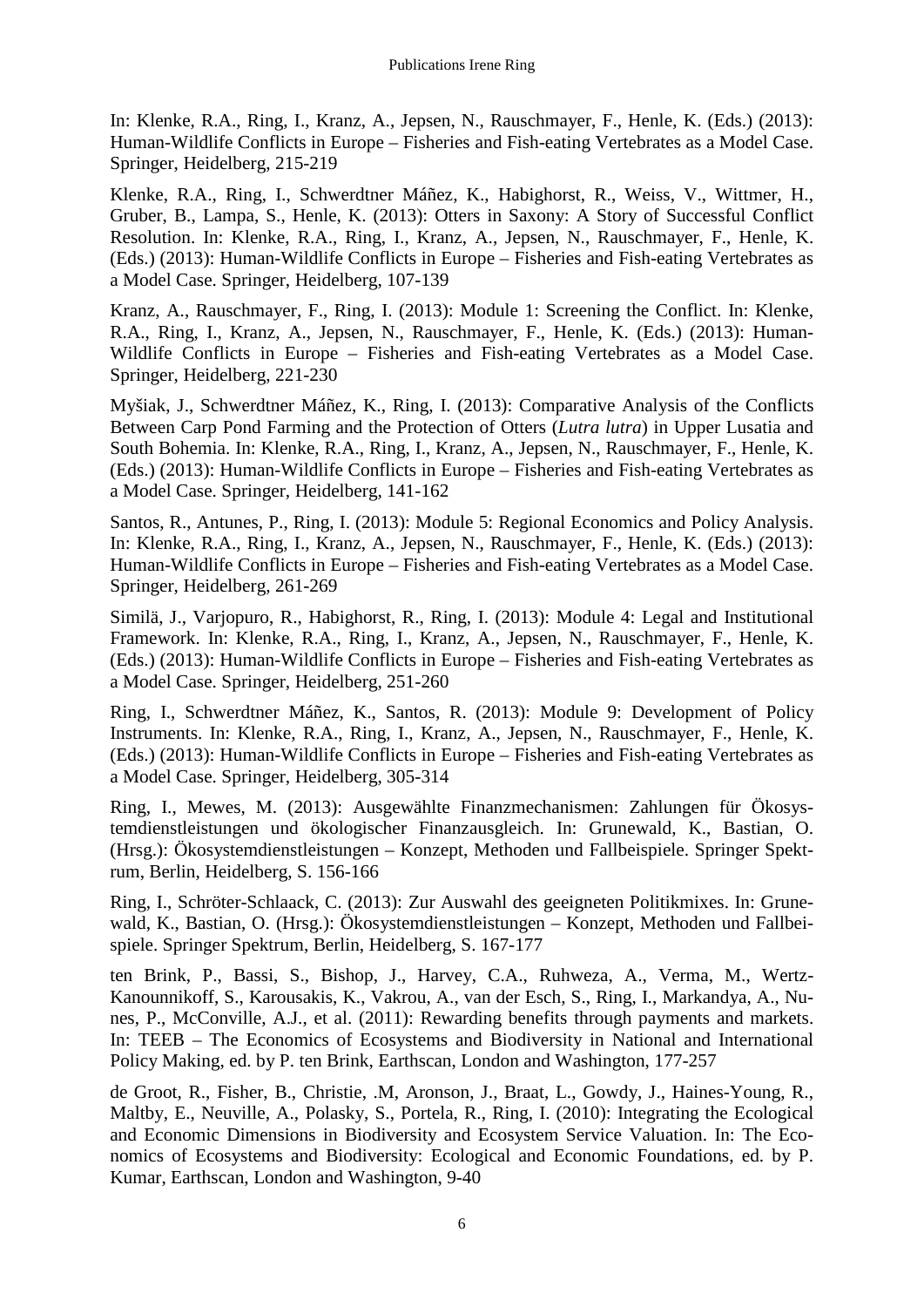Elmqvist, T., Maltby, E., Barker, T., Mortimer, M., Perrings, C., Aronson, J., de Groot, R., Fitter, A., Mace, G., Norberg, J., Sousa Pinto, I., Ring, I. (2010): Biodiversity, Ecosystems and Ecosystem Services. In: The Economics of Ecosystems and Biodiversity: Ecological and Economic Foundations, ed. by P. Kumar, Earthscan, London and Washington, 41-111

Ring, I. (2009): Toward a framework for integrating human dimensions in wildlife management. In: Manfredo, M.J., Vaske, J.J., Brown, P.J., Decker, D.J. and Duke, E.A. (Eds.): Wildlife and Society: The Science of Human Dimensions. Island Press, Washington, D.C., 90-103

ten Brink, P. Bassi, S., Bishop, J., Harvey, C.A., Ruhweza, A., Varma, M., Wertz-Kanounnikoff, S., Karousakis, K., van der Esch, S., Hansjürgens, B., Trivedi, M., Vakrou, A., Markandya, A., Nunes, P., Ring, I., McConville, A.J., McCoy, K. (2009): Chapter 5: Rewarding benefits through payments and markets In: TEEB – The Economics of Ecosystems and Biodiversity for National and International Policy Makers, available at www.teebweb.org

Ring, I. (2008): Biodiversity governance: Adjusting local costs and global benefits. In: Sikor, T. (Ed.): Public and Private in Natural Resource Governance: A False Dichotomy? Earthscan, London, 107-126

Erickson, J.D., Messner, F., Ring, I. (2007): Ecological economics at the watershed scale: Comparing and contrasting the United States and German experiences and approaches. In: Erickson, J.D., Messner, F., Ring, I. (Eds.): Ecological Economics of Sustainable Watershed Management. Advances in the Economics of Environmental Resources, Volume 7. Elsevier, Amsterdam, 3-7

Ring, I. (2007): Fiscal transfers for compensating local ecological services in Germany. In: Erickson, J.D., Messner, F., Ring, I. (Eds.): Ecological Economics of Sustainable Watershed Management. Advances in the Economics of Environmental Resources, Volume 7. Elsevier, Amsterdam, 329-346

Horsch, H., Ring, I. (2001): Naturressourcenschutz und wirtschaftliche Entwicklung: Nutzungskonflikte und Lösungskonzepte. In: Horsch, H., Ring, I., Herzog, F. (Hrsg.): Nachhaltige Wasserbewirtschaftung und Landnutzung – Methoden und Instrumente der Entscheidungsfindung und -umsetzung. Metropolis. Marburg, S. 13-30

Ring, I. (2001): Nachhaltige Entwicklung und kommunaler Finanzausgleich: Status quo und Entwicklungsoptionen. In: Horsch, H., Ring, I., Herzog, F. (Hrsg.): Nachhaltige Wasserbewirtschaftung und Landnutzung – Methoden und Instrumente der Entscheidungsfindung und umsetzung. Metropolis. Marburg, S. 387-408

Ring, I., Frank, K., Kneer, G. (2001): Nature Conservation in Urban Landscapes: Ecological, economic and sociological perspectives. In: Lawrence, R.J. (Ed.): Sustaining Human Settlement: A Challenge for the New Millennium. Urban International Press, North Shields, p. 165-184

Ring, I., Horsch, H. (2001): Restructuring of Böhlen Industrial Site in View of Regional Sustainable Development. In: Köhn, J., Gowdy, J., Straaten, J.v.d. (Eds.): Sustainability in Action: Sectoral and Regional Case Studies. Edward Elgar, Cheltenham, UK and Northampton; MA, USA, S. 177-185

Ring, I., Wätzold, F. (2001): Ökonomische Instrumente des Natur- und Landschaftsschutzes in ländlichen Räumen. In: Horsch, H., Ring, I., Herzog, F. (Hrsg.): Nachhaltige Wasserbewirtschaftung und Landnutzung – Methoden und Instrumente der Entscheidungsfindung und umsetzung. Metropolis. Marburg, S. 347-366

Frank, K., Ring, I. (1999): Model-based criteria for the effectiveness of conservation strategies - an evaluation of incentive programmes in Saxony, Germany. In: Ring, I., Klauer, B.,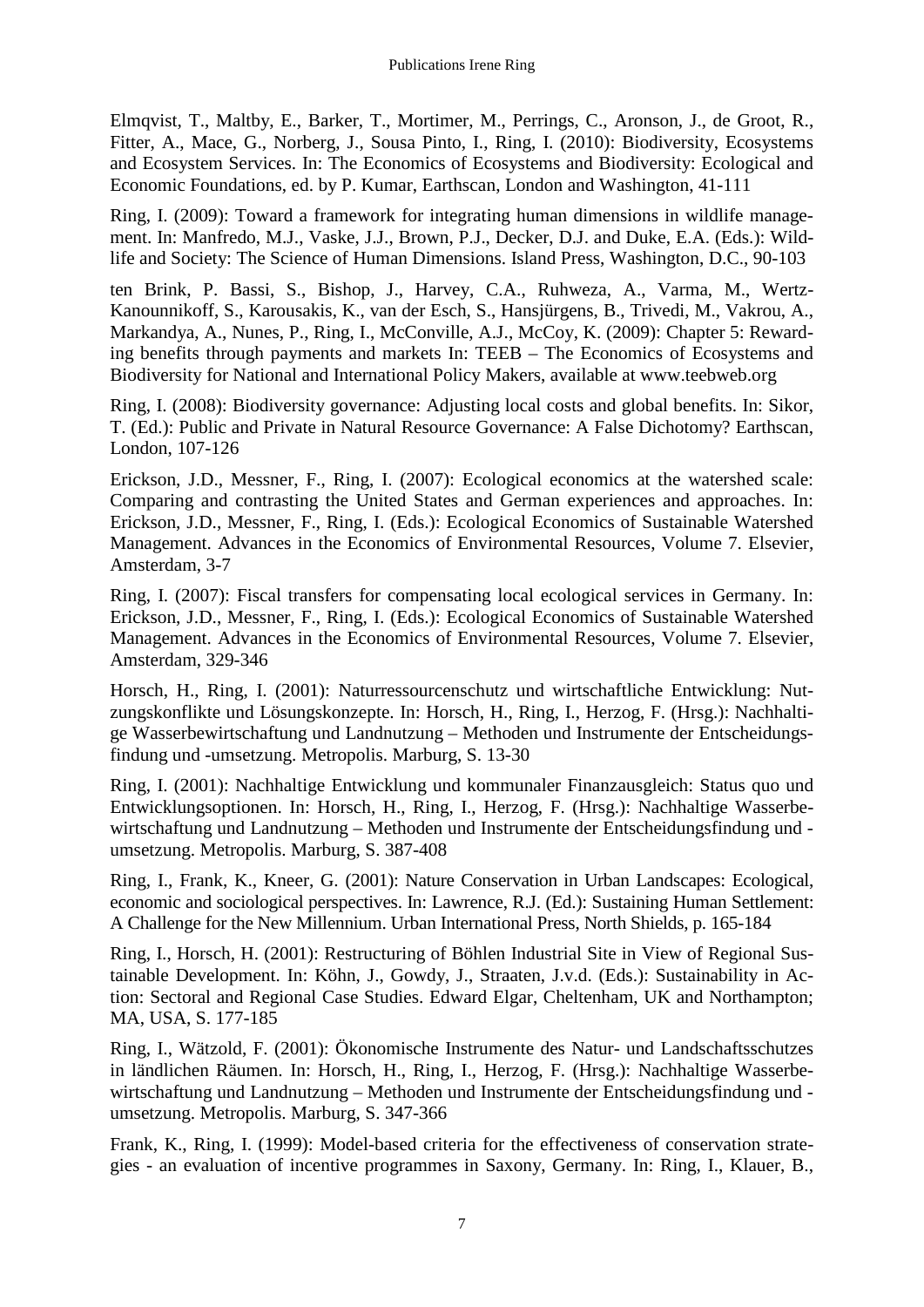Wätzold, F., Månsson, B.Å. (Eds.): Regional Sustainability. Applied Ecological Economics Bridging the Gap Between Natural and Social Sciences. Physica-Verlag, Heidelberg, p. 91- 106

Ring, I., Klauer, B., Wätzold, F. (1999): Towards regional sustainability: the need for interdisciplinary and applied research. In: Ring, I., Klauer, B., Wätzold, F., Månsson, B.Å. (Eds.): Regional Sustainability. Applied Ecological Economics Bridging the Gap Between Natural and Social Sciences. Physica-Verlag, Heidelberg, pp. 3-16

Ring, I. (1997): Nachhaltige Regionalentwicklung - Eine Chance für den Südraum Leipzig? In: Ring, I. (Hrsg.): Nachhaltige Entwicklung in Industrie- und Bergbauregionen - Eine Chance für den Südraum Leipzig? Teubner Verlag, Stuttgart, Leipzig, S. 11-38

Kabisch, S., Ring, I., Rink, D. (1996): Das ambivalente Erbe der Stadt-Umland-Entwicklung: Der Südraum Leipzig. In: Breuste, J. (Hrsg.): Stadtökologie und Stadtentwicklung: Das Beispiel Leipzig. Analytica, Berlin, S. 87-98

### **Forschungsberichte, Diskussionspapiere, Tagungsbände, etc./ Research reports, discussion papers, conference proceedings, etc.**

Droste, N., Becker, C., Ring, I., Santos, R. (2017): Decentralization effects in ecological fiscal transfers – the case of Portugal. UFZ Discussion Papers 3/2017. Helmholtz Centre for Environmental Research – UFZ, Leipzig.

Kettunen, M., Illes, A., Rayment, M., Primmer, E., Verstraeten, Y., Rekola, A., Ring, I., Tucker, G., Baldock, D., Droste, N., Santos, R., Rantala, S., Ebrahim, N., ten Brink, P. (2017): Integration approach to EU biodiversity financing: evaluation of results and analysis of options for the future. Final report for the European Commission (DG ENV) (Project ENV.B.3/ETU/2015/0014), Institute for European Policy (IEEP), Brussels/ London

Kettunen, M., Illes, A., Rayment, M., Primmer, E., Verstraeten, Y., Rekola, A., Ring, I., Tucker, G., Baldock, D., Droste, N., Santos, R., Rantala, S., Ebrahim, N., ten Brink, P. (2017): Summary report - Integration approach to EU biodiversity financing: evaluation of results and analysis of options for the future. Final report for the European Commission (DG ENV) (Project ENV.B.3/ETU/2015/0014), Institute for European Policy (IEEP), Brussels / London

Ring, I., Droste, N., Santos, R. (2017): Ecological Fiscal Transfers (EFT). In: Kettunen, M., Illes, A. (eds.) (2017) Opportunities for innovative biodiversity financing in the EU: ecological fiscal transfers (EFT), tax reliefs, marketed products, and fees and charges. A compilation of cases studies developed in the context of a project for the European Commission (DG ENV) (Project ENV.B.3/ETU/2015/0014), Institute for European Policy (IEEP), Brussels / London, p. 8-43.

Brenck, M., Hansjürgens, B., Haase, D., Hartje, V., Kabisch, N., Ring, I., Rink, D., Born, W. (2016): Ansätze zur Erfassung und Bewertung städtischer Ökosystemleistungen. In: Naturkapital Deutschland – TEEB DE: Ökosystemleistungen in der Stadt – Gesundheit schützen und Lebensqualität erhöhen. Hrsg. von I. Kowarik, R. Bartz und M. Brenck. Technische Universität Berlin, Helmholtz-Zentrum für Umweltforschung – UFZ. Berlin, Leipzig., S. 30-49.

Droste, N., Ring, I., Santos, R., Kettunen, M. (2016): Ecological Fiscal Transfers in Europe – evidence-based design options of a transnational scheme. UFZ Discussion Papers 10/2016. Helmholtz Centre for Environmental Research – UFZ, Leipzig.

Heiland, S., Brenck, M., Gawel, E., Herbst, T., Hölzer, C., Ring, I., Rössler, S., Schröter-Schlaack, C., Sondermann, M., Wende, W., Werner, P. (2016): Wege zur Umsetzung – In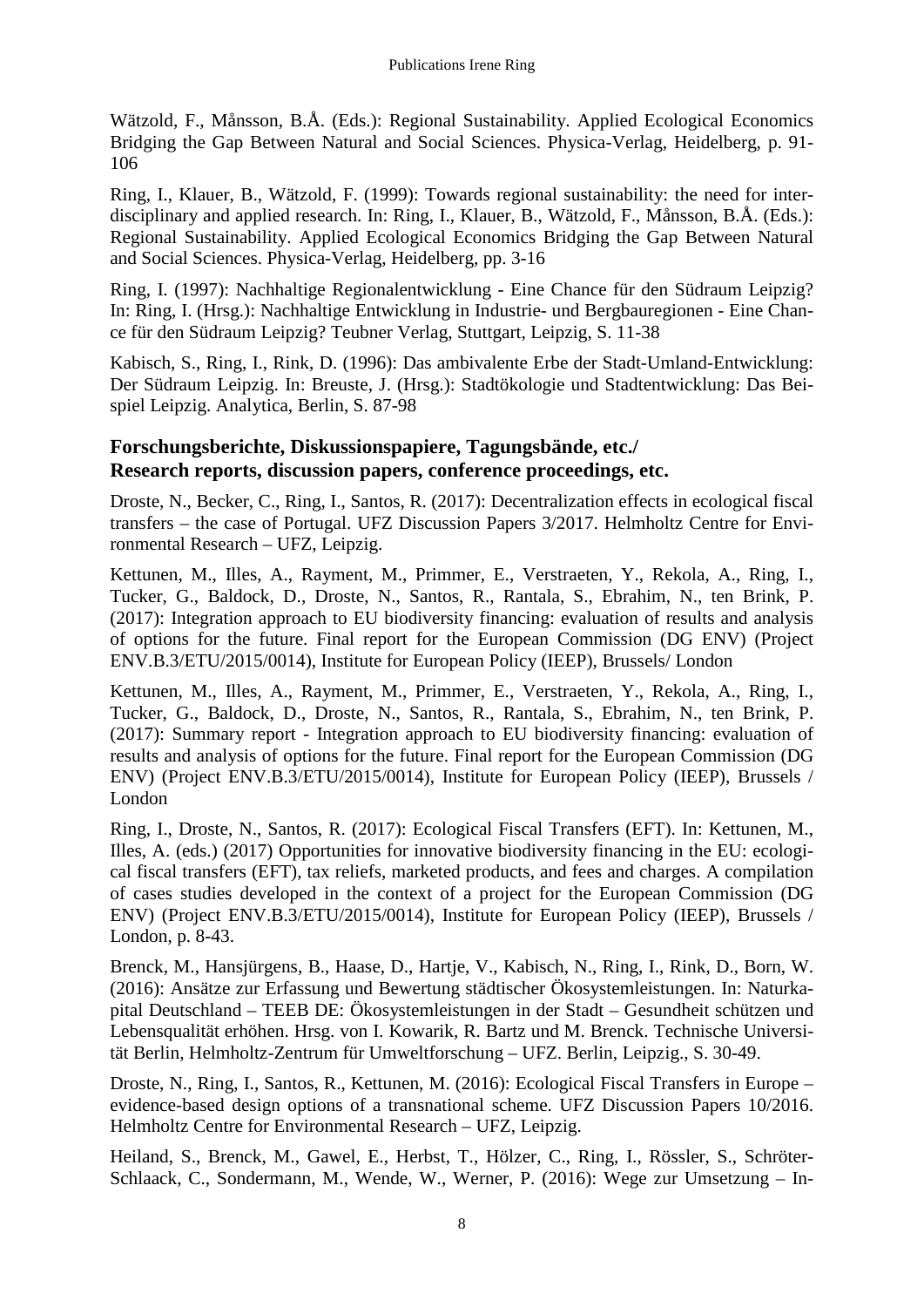tegration von Ökosystemleistungen in Entscheidungen der Stadtentwicklung. In: Naturkapital Deutschland – TEEB DE: Ökosystemleistungen in der Stadt – Gesundheit schützen und Lebensqualität erhöhen. Hrsg. von I. Kowarik, R. Bartz und M. Brenck. Technische Universität Berlin, Helmholtz-Zentrum für Umweltforschung – UFZ. Berlin, Leipzig., S. 216-266

Albert, C., Burkhard, B., Daube, S., Dietrich, K., Engels, B., Frommer, J., Götzl, M., Grêt-Regamey, A., Job-Hoben, B., Keller, R., Marzelli, S., Moning, C., Müller, F., Rabe, S.-E., Ring, I., Schwaiger, E., Schweppe-Kraft, B., Wüstemann, H. (2015): Empfehlungen zur Entwicklung bundesweiter Indikatoren zur Erfassung von Ökosystemleistungen. Diskussionspapier. BfN-Skripten 410. Bundesamt für Naturschutz, Bonn.

Albert, C., Burkhard, B., Daube, S., Dietrich, K., Engels, B., Frommer, J., Götzl, M., Grêt-Regamey, A., Job-Hoben, B., Keller, R., Marzelli, S., Moning, C., Müller, F., Rabe, S.-E., Ring, I., Schwaiger, E., Schweppe-Kraft, B., Wüstemann, H. (2015): Development of National Indicators for Ecosystem Services. Recommendations for Germany. Discussion Paper. BfN-Skripten 411. Federal Agency for Nature Conservation, Bonn.

Droste, N., Lima, G.R., May, P.H., Ring, I. (2015): Ecological Fiscal Transfers in Brazil – incentivizing or compensating conservation? Paper presented at the 11th International Conference of the European Society for Ecological Economics (ESEE), Leeds, 30 June–3 July 2015.

Hansjürgens, B., Brenck, M., Moesenfechtel, U., Schröter-Schlaack, C., Ring, I. (2015): Ökonomisch "klug" handeln: Die Werte der Natur in unsere Entscheidungen integrieren. In: Eser, U., Wegerer, R., Seyfang, H., Müller, A. (Hrsg.): Klugheit, Glück, Gerechtigkeit – Warum Ethik für die konkrete Naturschutzarbeit wichtig ist. BfN-Skripten 414, Bundesamt für Natur $schutz,$  Bonn, S. 42-49. https://www.bfn.de/fileadmin/BfN/service/Dokumente/skripten/Skript414.pdf

Natural Capital Germany– TEEB DE (2015): Natural Capital and Climate Policy – Synergies and Conflicts. Summary for Decision Makers. Original German version 2014. Technische Universität Berlin, Helmholtz Centre for Environmental Research – UFZ, Leipzig. (Authors: Wüstemann, H., Hartje, V., Bonn, A., Hansjürgens, B., Bertram, C., Dehnhardt, A., Döring, R., Doyle, U., Elsasser, P., Mehl, D., Osterburg, B., Rehdanz, K., Ring, I., Scholz, M., Vohland, K.)

Ring, I. (2015): Naturkapital und Klimapolitik – Aktuelle Ergebnisse aus "Naturkapital Deutschland – TEEB DE". In: DNT-Journal 2015, Verantwortung für die Zukunft - Naturschutz im Spannungsfeld gesellschaftlicher Interessen. Hrsg. vom Bundesverband Beruflicher Naturschutz, S. S. 92-106. http://www.deutschernaturschutz-

tag.de/fileadmin/user\_upload/DNT2014/DNT\_Journal/DNT\_Journal\_2015\_Digital.pdf

Ring, I., Wüstemann, H., Biber-Freudenberger, L., Bonn, A., Droste, N., Hansjürgens, B., (2015): Naturkapital und Klimapolitik: Einleitung. In: Naturkapital Deutschland – TEEB DE: Naturkapital und Klimapolitik – Synergien und Konflikte. Hrsg. v. V. Hartje, H. Wüstemann, A. Bonn. TU Berlin, Helmholtz-Zentrum für Umweltforschung – UFZ, Berlin, Leipzig, S. 12- 19.

Ring, I., Wüstemann, H., Bonn, A., Grunewald, K., Hampicke, U., Hartje, V., Jax, K., Marzelli, S., Meyerhoff, J., Schweppe-Kraft, B. (2015): Methodische Grundlagen zu Ökosystemleistungen und ökonomischer Bewertung. In: Naturkapital Deutschland – TEEB DE: Naturkapital und Klimapolitik – Synergien und Konflikte. Hrsg. v. V. Hartje, H. Wüstemann, A. Bonn. TU Berlin, Helmholtz-Zentrum für Umweltforschung, Berlin, Leipzig, S. 20-64.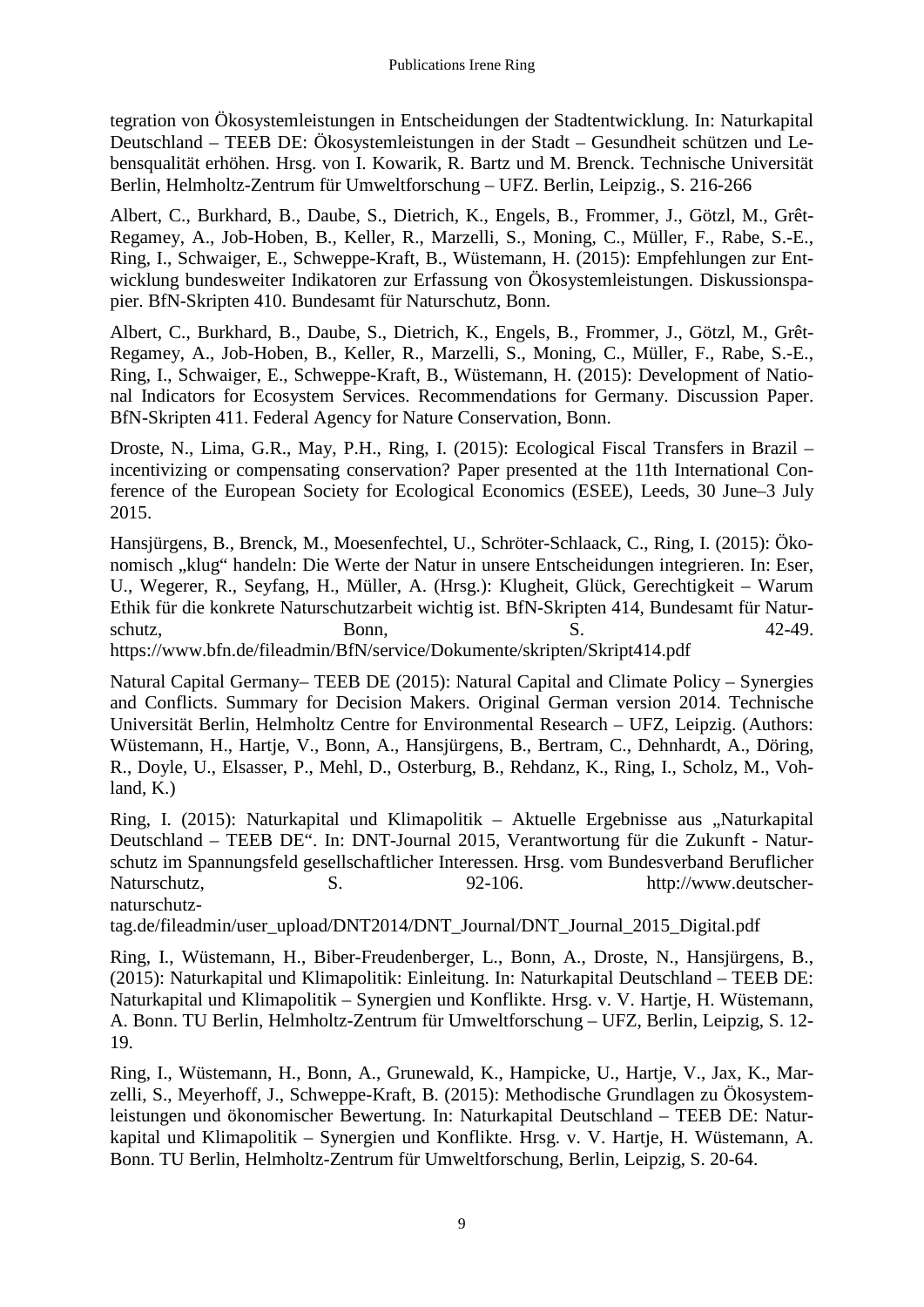Barton, D.N., Ring, I. (2014): Appendix 3.6: Frameworks for unintended effects of instrument interactions. In: Vatn, A., Barton, D.N., Porras, I., Rusch, G.M., Stenslie, E.: Payments for Nature Values – Market and Non-market Instruments. Norad Report No. 5/2014, p. 78-85. Available at http://www.norad.no/en/toolspublications/publications/

Barton, D.N., Ring, I., Rusch, G. (Eds.) (2014): Policyscapes: Nature-based policy mixes for biodiversity conservation and ecosystem services provision. Policy Brief Issue No. 2. 20 p. Available at http://policymix.nino.no

Barton, D.N., Santos, R., May, P., Ring, I. (2014): Introduction. In: Santos, R., May, P., Barton, D.N., Ring, I. (Eds.). Comparative assessment of policy mixes across case studies – common design factors and transferability of assessment results. POLICYMIX Report 1/2014 p. 9–13

Hansjürgens, B., Schröter-Schlaack, C., Brenck, M., Ring, I., Bonn, A., Moesenfechtel, U. (2014): Das Projekt "Naturkapital Deutschland – TEEB DE". In: Grunewald, K., Bastian, O., Drozdov, A. (Hrsg.): TEEB-Prozesse und Ökosystem-Assessment in Deutschland, Russland und weiteren Staaten des nördlichen Eurasiens. BfN-Skripten 372, Bundesamt für Naturschutz, Bonn, S. 34-48

Lienhoop, N., Schröter-Schlaack, C., Ring, I. (2014): Germany (EFT & AEM). In: Santos, R., May, P., Barton, D.N., Ring, I. (Eds.): Comparative assessment of policy mixes across case studies – common design factors and transferability of assessment results. POLICYMIX Report 1/2014, p. 115–123

May, P., Ring, I., Santos, R., Barton, D.N., Schröter-Schlaack, C., Clemente, P., Antunes, P. (2014): Cross case comparison of ecological fiscal transfers (EFT). In: Santos, R., May, P., Barton, D.N., Ring, I. (Eds.): Comparative assessment of policy mixes across case studies – common design factors and transferability of assessment results. POLICYMIX Report 1/2014, p. 66–83

May, P., Santos, R., Barton, D.N., Ring, I. (2014): Summary. In: Santos, R., May, P., Barton, D.N., Ring, I. (Eds.): Comparative assessment of policy mixes across case studies – common design factors and transferability of assessment results. POLICYMIX Report 1/2014, p. 5–7

Naturkapital Deutschland – TEEB DE (2014): Naturkapital und Klimapolitik – Synergien und Konflikte. Kurzbericht für Entscheidungsträger. Technische Universität Berlin, Helmholtz-Zentrum für Umweltforschung – UFZ, Leipzig. (Autoren: Wüstemann, H., Hartje, V., Bonn, A., Hansjürgens, B., Bertram, C., Dehnhardt, A., Döring, R., Doyle, U., Elsasser, P., Mehl, D., Osterburg, B., Rehdanz, K., Ring, I., Scholz, M., Vohland, K.)

Santos, R., Clemente, P., Antunes, P., Ring, I. (2014): A review of guidance documents on the use of economic instruments in conservation policies. In: Santos, R., May, P., Barton, D.N., Ring, I. (Eds.): Comparative assessment of policy mixes across case studies – common design factors and transferability of assessment results. POLICYMIX Report 1/2014, p. 14–22

Santos, R., May, P., Barton, D.N., Ring, I. (Eds.) (2014): Comparative assessment of policy mixes across case studies – common design factors and transferability of assessment results. POLICYMIX Report, Issue No. 1/2014. 153 p. Available at <http://policymix.nina.no/Publications/Policyinstruments/Comparisonsmixes.aspx>

Santos, R., May, P., Barton, D.N., Ring, I. (2014): Conclusions. In: Santos, R., May, P., Barton, D.N., Ring, I. (eds.): Comparative assessment of policy mixes across case studies – common design factors and transferability of assessment results. POLICYMIX Report 1/2014, p. 84–95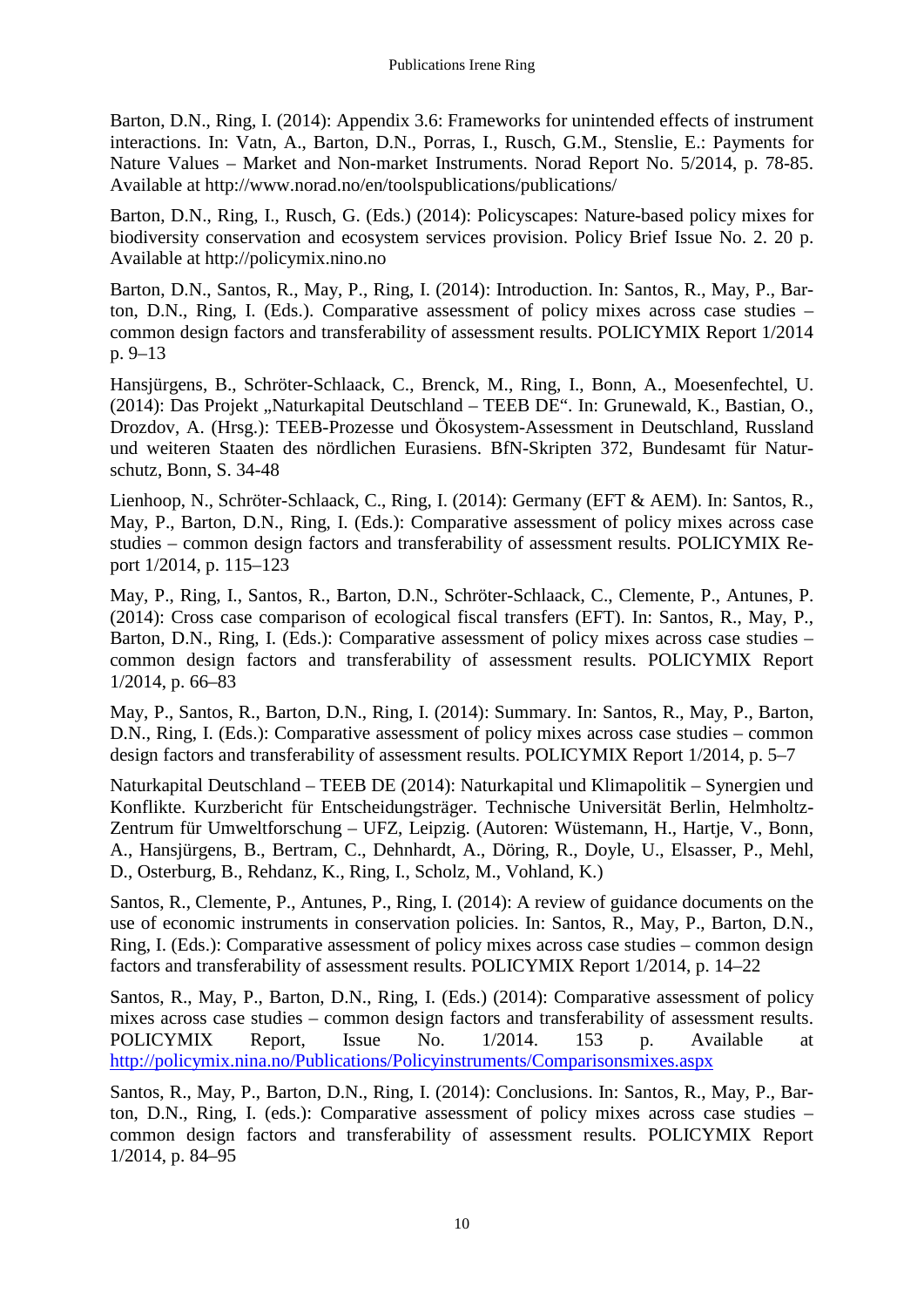Strunz, S., Klauer, B., Ring, I., Schiller, J. (2014): Between Scylla and Charybdis – On the Place of Economic Methods and Concepts within Ecological Economics. UFZ Discussion Papers 26/2014, Helmholtz-Zentrum für Umweltforschung – UFZ, Leipzig. 19 p.

Ring, I. (Hrsg.) (2013): Der Nutzen von Ökonomie und Ökosystemleistungen für die Naturschutzpraxis – Workshop III: Wälder. BfN-Skripten 334, Bundesamt für Naturschutz, Bonn. Available at http://www.bfn.de/fileadmin/MDB/documents/service/skript334.pdf

Ring, I. (2013): Das Konzept der Ökosystemleistungen und seine Anwendung auf Wälder – ökonomische Bewertung und umweltpolitische Instrumente. In: Ring, I. (Hrsg.) (2013): Der Nutzen von Ökonomie und Ökosystemleistungen für die Naturschutzpraxis – Workshop III: Wälder. BfN-Skripten 334, Bundesamt für Naturschutz, Bonn, S. 8-23.

Schröter-Schlaack, C., Ring, I., Möckel, S., Schulz-Zunkel, C., Lienhoop, N., Klenke, R., Lenk, T. (2013): Assessment of existing and proposed policy instruments for biodiversity conservation in Germany: The role of ecological fiscal transfers. POLICYMIX Report No. 1/2013. Helmholtz Centre for Environmental Research – UFZ, Leipzig, 95 p. Available at <http://policymix.nina.no/Publications/Reports.aspx>

Schröter-Schlaack, C., Mewes, M., Ring, I. (2013): Instrumente des Biodiversitätsschutzes im Policy Mix. In: Wirth, C., Hansjürgens, B., Dormann, C., Mewes, M., Möckel, S., Pfaff, C.- T., Ring, I., Schröter-Schlaack, C. Weigelt, A., Winter, M. (2013): Inwertsetzung von Biodiversität: Wissenschaftliche Grundlagen und politische Perspektiven. Gutachten an den Deutschen Bundestag, Büro für Technikfolgen-Abschätzung (TAB). Universität Leipzig, Deutsches Zentrum für integrative Biodiversitätsforschung (iDIV), Leipzig, S. 93-147

Wirth, C., Hansjürgens, B., Dormann, C., Mewes, M., Möckel, S., Pfaff, C.-T., Ring, I., Schröter-Schlaack, C. Weigelt, A., Winter, M. (2013): Inwertsetzung von Biodiversität: Wissenschaftliche Grundlagen und politische Perspektiven. Gutachten an den Deutschen Bundestag, Büro für Technikfolgen-Abschätzung (TAB). Universität Leipzig, Deutsches Zentrum für integrative Biodiversitätsforschung (iDIV), Leipzig

Naturkapital Deutschland – TEEB DE (2012): Der Wert der Natur für Wirtschaft und Gesellschaft – Eine Einführung. München, ifuplan; Leipzig, Helmholtz-Zentrum für Umweltforschung – UFZ; Bonn, Bundesamt für Naturschutz. (Autoren: Marzelli, S., Moning, C., Daube, S., Offenberger, M., Grêt-Regamey, A., Rabe, S.-E., Köllner, T., Poppenborg, P., Hansjürgens, B., Ring, I., Schröter-Schlaack, C., Schweppe-Kraft, B., Macke, S.)

Hansjürgens, B., Ring, I., Schröter-Schlaack, C., Tilch, S. (2012): Ende der Selbstbedienung: Eine ökonomische Perspektive auf die Natur ist sinnvoll und notwendig – auch in Deutschland. *Umwelt aktuell* 03.2012: 4-5

Mumbunan, S., Ring, I., Lenk, T. (2012): Ecological fiscal transfers at the provincial level in Indonesia, UFZ Discussion Papers No. 06/2012. Helmholtz Centre for Environmental Research – UFZ, Leipzig

Ring, I., Schröter-Schlaack, C. (Eds.) (2011): Instrument Mixes for Biodiversity Policies. POLICYMIX Report No. 2/2011. Helmholtz Centre for Environmental Research – UFZ, Leipzig 208 p. Available at http://policymix.nina.no/Publications/Reports.aspx.

Ring, I., Schröter-Schlaack, C., Barton, D.N., Santos, R., May, P. (2011): Recommendations for assessing instruments in policy mixes for biodiversity and ecosystem governance. POLI-CYMIX Technical Brief No. 5, 24 p. Available at

http://policymix.nina.no/Publications/Technicalbriefs.aspx.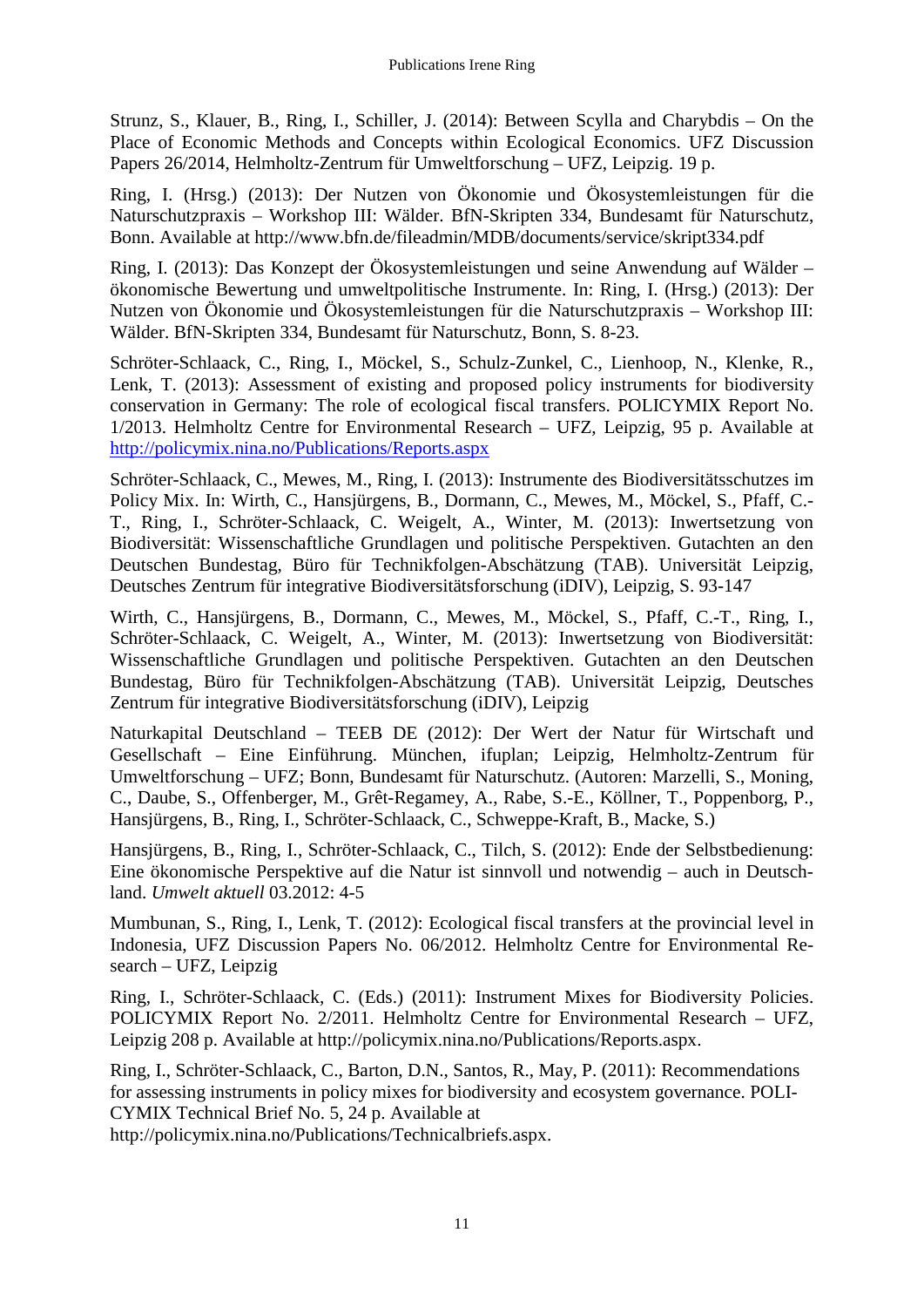Ring, I. (2011): Introduction. In: Ring, I., Schröter-Schlaack, C. (Eds.) (2011): Instrument Mixes for Biodiversity Policies. POLICYMIX Report No. 2/2011. Helmholtz Centre for Environmental Research – UFZ, Leipzig, pp. 12-14.

Ring, I., Schröter-Schlaack, C. (2011): Justifying and assessing policy mixes for biodiversity and ecosystem governance. In: Ring, I., Schröter-Schlaack, C. (Eds.) (2011): Instrument Mixes for Biodiversity Policies. POLICYMIX Report No. 2/2011. Helmholtz Centre for Environmental Research – UFZ, Leipzig, pp. 14-35.

Ring, I., May, P., Loureiro, W., Santos, R., Antunes, P., Clemente, P. (2011): Ecological fiscal transfers. In: Ring, I., Schröter-Schlaack, C. (Eds.) (2011): Instrument Mixes for Biodiversity Policies. POLICYMIX Report No. 2/2011. Helmholtz Centre for Environmental Research – UFZ, Leipzig, pp. 98-118.

Santos, R., Clemente, P., Antunes, P., Schröter-Schlaack, C., Ring, I. (2011): Offsets, habitat banking and tradable permits for biodiversity conservation. In: Ring, I., Schröter-Schlaack, C. (Eds.) (2011): Instrument Mixes for Biodiversity Policies. POLICYMIX Report No. 2/2011. Helmholtz Centre for Environmental Research – UFZ, Leipzig, pp. 59-88

Schröter-Schlaack, C., Ring, I. (2011): Towards a framework for assessing instruments in policy mixes for biodiversity and ecosystem governance. In: Ring, I., Schröter-Schlaack, C. (Eds.) (2011): Instrument Mixes for Biodiversity Policies. POLICYMIX Report No. 2/2011. Helmholtz Centre for Environmental Research – UFZ, Leipzig, pp. 175-208

Vatn, A., Barton, D.N., Lindhjem, H., Movik, S., Ring, I., Santos, R. (2011): Can markets protect biodiversity? An evaluation of different financial mechanisms. Noragric Report No. 60, June 2011, Department of International Environment and Development Studies, Noragric. Norwegian University of Life Sciences, UMB. Available at www.umb.no/statisk/noragric/publications/reports/2011\_nor\_rep\_60.pdf

Barton, D.N. Lindhjem, H., Ring, I., Santos, R. (2011): New approaches and financial mechanisms for securing income for biodiversity conservation. In: A. Vatn, D.N. Barton, H. Lindhjem, S. Movik, I. Ring, R. Santos: Can markets protect biodiversity? An evaluation of different financial mechanisms. Noragric Report No. 60, June 2011, Department of International Environment and Development Studies, Noragric. Norwegian University of Life Sciences, UMB, pp. 46-94

Irawan, S., Tacconi, L., Ring, I. (2011): Stakeholders' incentives for land-use change and REDD+: the case of Indonesia. APNEG Working Paper #2, Asia Pacific Network for Environmental Governance, The Australian National University.

Ring, I., Schröter-Schlaack, C. (2011): Justifying and Assessing Policy Mixes for Biodiversity Conservation and Ecosystem Services Provision. Paper presented at the 9<sup>th</sup> International Conference of the European Society for Ecological Economics, June 14-17, 2011, Istanbul

Ring, I., May, P., Loureiro, W., Santos, R., Antunes, P., Clemente, P. (2011): Assessing Fiscal Transfers for Conservation Policies and their Role in a Policy Mix. Paper presented at the 9<sup>th</sup> International Conference of the European Society for Ecological Economics, June 14-17, 2011, Istanbul

Barton, D.N., Primmer, E., Ring, I., Adamowicz, V., Robalino, J., Blumentrath, S., Rusch, G. (2011): Empirical analysis of policymixes in biodiversity conservation – spatially explicit 'policyscape' approaches. Paper presented at the 9<sup>th</sup> International Conference of the European Society for Ecological Economics, June 14-17, 2011, Istanbul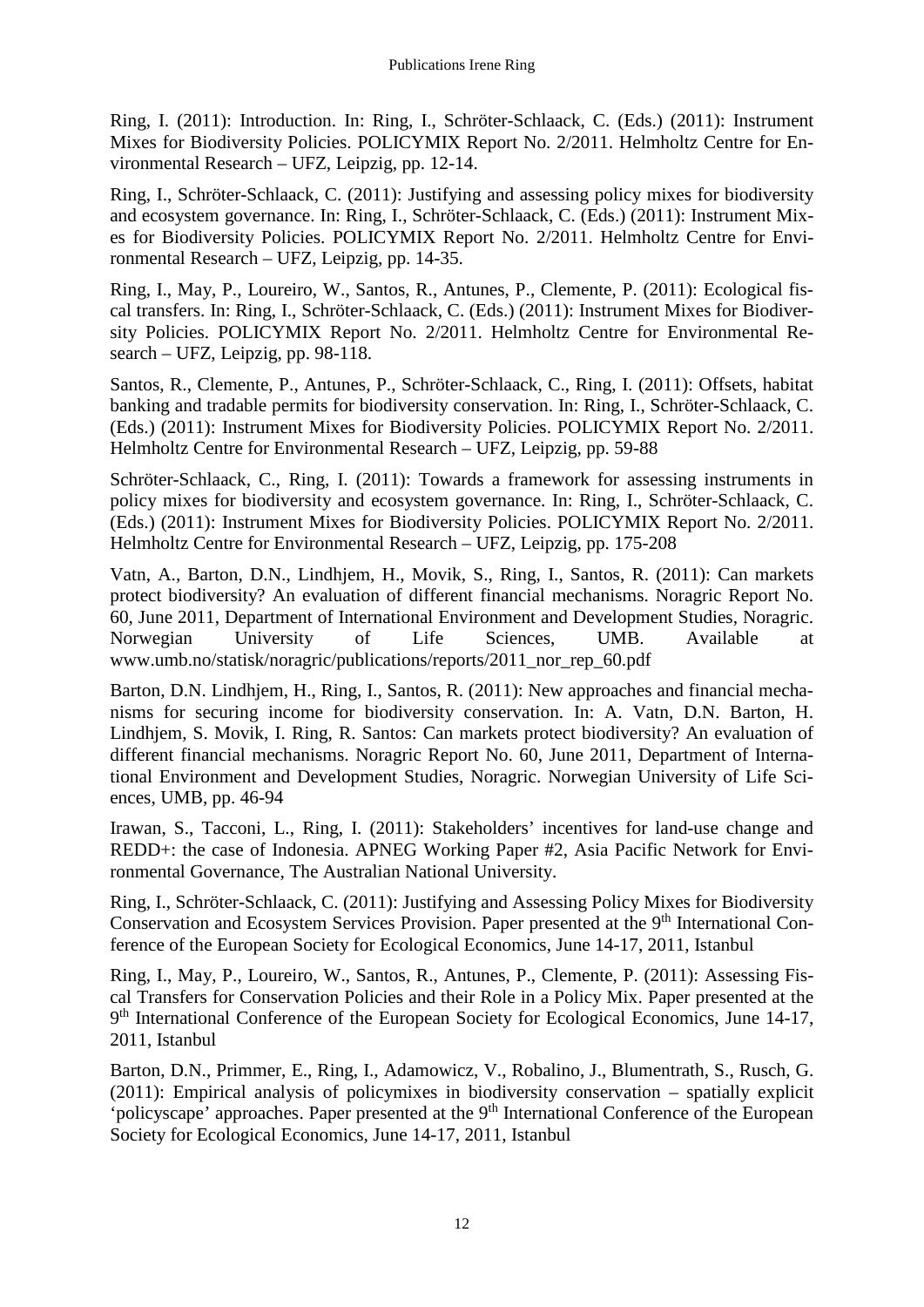Santos, Rui, Antunes, P., Clemente, Pedro, Schröter-Schlaack, C., Ring, I. (2011): Reviewing the role of offsets, habitat banking and tradable permits in conservation policies. Paper presented at the 9<sup>th</sup> International Conference of the European Society for Ecological Economics, June 14-17, 2011, Istanbul

Santos, R.F., Clemente, P., Antunes, P., Ring, I. (2011): Avaliação dos mecanismos de incentivo à conservação da biodiversidade constantes da lei das finanças locais. Relatório de Progresso. Relatório para o Ministério do Ambiente e do Ordenamento do Território. Center for Environmental and Sustainability Research, Universidade Nova de Lisboa, Caparica, Portugal, 17 S.

Santos, R., Ring, I., Antunes, P., Clemente, P. (2010): Fiscal transfers for biodiversity conservation: the Portuguese Local Finances Law. UFZ Diskussionspapiere 11/2010. Helmholtz Centre for Environmental Research – UFZ, Leipzig

Mumbunan, S., Ring, I., Lenk, T. (2010): Ecological fiscal transfers at the provincial level in Indonesia. Paper presented at the 11<sup>th</sup> Biennial Conference of the International Society for Ecological Economics, 22-25 August 2010, Oldenburg and Bremen

Ring, I., Barton, D.N, Rusch, G., May, P., Unnerstall, H., Santos, R., Antunes, P., Brouwer, R., Grieg-Gran, M., Similä, J., Primmer, E., Romeiro, A., DeClerck, F., Ibrahim, M. (2010): Assessing the role of economic instruments in a policy mix for biodiversity conservation and ecosystem services provision: A review of some methodological challenges. Paper presented at the GoverNat conference on Governance of Natural Resources in a Multi-Level Context, 20 – 22 January 2010, Leipzig, Germany

Ring, I., Klenke, R., Hufe, S. (2007): Finding the right solutions: Competing for fish. UFZ magazine No. 12, S. 84-85

Beck, S., Born, W., Dziock, S., Görg, G., Hansjürgens, B., Jax, K., Köck, W., Neßhöver, C., Rauschmayer, F., Ring, I., Schmidt-Loske, K., Unnerstall, H., Wittmer, H., Henle, K. (2006): Die Relevanz des Millennium Ecosystem Assessment für Deutschland. UFZ-Bericht Nr. 02/2006, UFZ Umweltforschungszentrum Leipzig, 106 S.

Henle, K., Ring, I., Klenke, R., Neßhöver, C. (eds.) (2006): Development of a procedural Framework for Action Plans to Reconcile conflicts between large vertebrate conservation and the use of biological resources: fisheries and fish-eating vertebrates as a model case. Final Project Report, UFZ Centre for Environmental Research, Leipzig, 90 p. + annexes

Ring, I., Klenke, R., Hufe, S. (2006): Schwierige Fragen richtig entscheiden: Die Konkurrenz um den Fisch. UFZ Magazin, S. 84-85

Ring, I., Schwerdtner, K. (eds.) (2006): Development of policy instruments. FRAP project report. Deliverable 19. UFZ Centre for Environmental Research, Leipzig. 129 p.

Schröter, C., Ring, I. (2006): Internationale Erfahrungen zu ökologischem Finanzausgleich und handelbaren Zertifikaten, in: C. Meyer, B. Schweppe-Kraft (Bearb.): Integration ökologischer Aspekte in die Finanzpolitik. BfN-Skripten 167, S. 64-80

Schwerdtner, K., Ring, I. (2005): Policy instruments – practice and potential in Germany. FRAP project report. UFZ Centre for Environmental Research, Leipzig, March 2005, 44 p.

Similä, J., Thum, R., Ring, I., Varjopuro, R. (2005): Interplay between European regulation and national policies in biodiversity conflict reconciliation. UFZ Discussion Papers No. 23/2005, Leipzig, 20 p.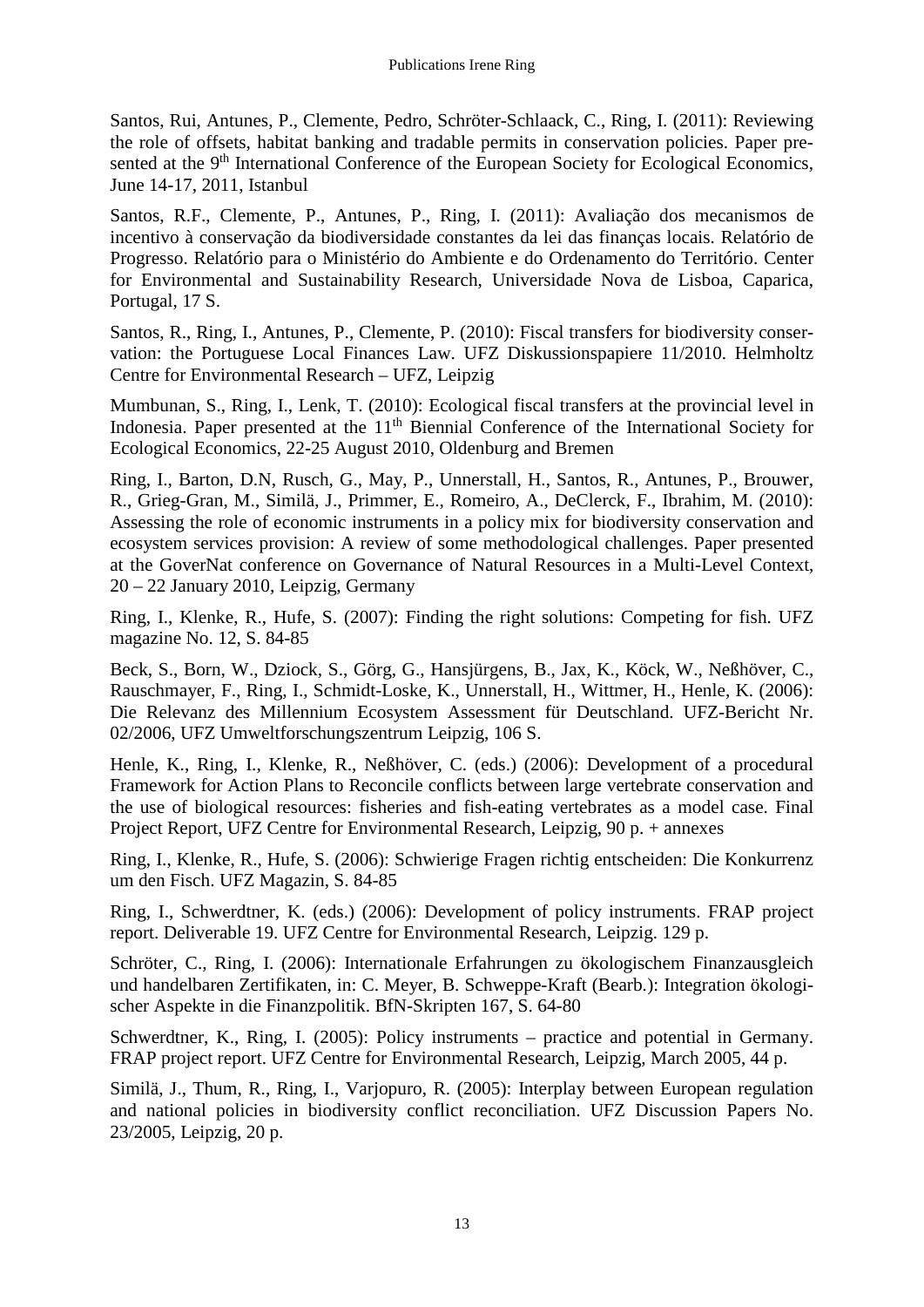Myšiak, J., Schwerdtner, K., Ring, I. (2004): Comparative analysis of the conflicts between carp pond farming and the protection of otters (*Lutra lutra*) in Upper Lusatia and South Bohemia. UFZ Discussion Paper, No. 8/2004, Leipzig, 27 p.

Ring, I. (2004): Integrating local ecological services into intergovernmental fiscal transfers: the case of the ICMS-E in Brazil. UFZ Discussion Paper, No. 12/2004, Leipzig, 24 p.

Usbeck, H., Ebert, A., Usbeck, F., Schwerdtner, K., Ring, I. (2004): Socio-economic report of the German model region "Oberlausitz-Niederschlesien". Project report. EU project FRAP - Framework for reconciliation action plans, EVK 2-CT-2002-00142. Leipzig, 62 p.

Thum, R., Schwerdtner, K., Ring, I. (2003): Artenschutz und Teichwirtschaft. Rechtliche und institutionelle Rahmenbedingungen in Deutschland unter besonderer Berücksichtigung des Freistaates Sachsen. UFZ Diskussionspapier, Nr. 11/2003, Leipzig, 48 S.

Ring, I. (2001): Ökonomie des Naturschutzes – vom wirtschaftlichen Umgang mit den knappen Gütern Natur und Landschaft. In: Lebensräume – UFZ-Magazin, Ausgabe 6, S. 12-15

Ring, I. (2001): Nachhaltige Entwicklung in Industrie- und Bergbauregionen. In: Forum der Geoökologie, 12 (2), September 2001, S. 16-18

Horsch, H., Klauer, B., Ring, I., Gericke, H.-J., Herzog, F. (Hrsg.): Nachhaltige Wasserbewirtschaftung und Landnutzung: Methoden und Instrumente der Entscheidungsfindung und umsetzung. Tagungsband zur Interdisziplinären Tagung vom 27.-29.9.2000, UFZ-Bericht Nr. 24/2000, Leipzig, 119 S.

Ring, I. (2000): Intergovernmental Fiscal Relations and Regional Sustainability. UFZ-Discussion Papers No. 2/2000, Leipzig, 19 p.

Horsch, H., Ring, I. (Hrsg.) (1999): Naturressourcenschutz und wirtschaftliche Entwicklung. Nachhaltige Wasserbewirtschaftung und Landnutzung im Elbeeinzugsgebiet. UFZ-Bericht Nr. 16/1999, Leipzig, 346 S.

Horsch, H., Ring, I. (1999): Nachhaltige Wasserbewirtschaftung und Landnutzung im Torgauer Raum: Konflikte und Lösungsansätze. In: Horsch, H., Ring, I. (Hrsg.): Naturressourcenschutz und wirtschaftliche Entwicklung. Nachhaltige Wasserbewirtschaftung und Landnutzung im Elbeeinzugsgebiet. UFZ-Bericht Nr. 16/1999, Leipzig, S. 3-25

Ring, I. (1999): Ökonomische Instrumente in der kommunalen Naturschutz- und Umweltpolitik: Einsatzfelder und Zukunftsperspektiven. In: Breuste, J. (Hrsg.): 3. Leipziger Symposium Stadtökologie "Stadtnatur - quo vadis? Natur zwischen Kosten und Nutzen". UFZ-Bericht Nr. 10/1999, Leipzig, S. 81-89

Ring, I. (1999): Regionale Diversität als Voraussetzung nachhaltigen Wirtschaftens - Strategie zur Vermeidung von Zielkonflikten. In: Böhm Hans-Peter, Dietz, Jan, Gebauer, Helmut (Hrsg.): Nachhaltigkeit - Leitbild für die Wirtschaft? TU Dresden, Zentrum für Interdisziplinäre Technikforschung, Dresden, S. 181-189

Ring, I., Wätzold, F. (1999): Natur- und Landschaftsschutz im Torgauer Raum: Ziele, Konfliktfelder und der Einsatz ökonomischer Instrumente. In: Horsch, H., Ring, I. (Hrsg.): UFZ-Bericht Nr. 16/1999, Leipzig, S. 245 – 272

Ring, I., Weiß, H. (1999): Perspektywy proekologicznego rozwoju regionów górniczych na przykładzie południowego rejonu okręgu przemysłowego Lipska. In: Przybylski, Tadeusz, Merkel, Broder, Kurzydło, Henryk, Althaus, Martin (Red.): Rekultywacja i ochrona środowiska w regionach górniczo-przemysłowych, tom II, Towarzystwo Przyjaciół Nauk, Legnica, S. 53-61